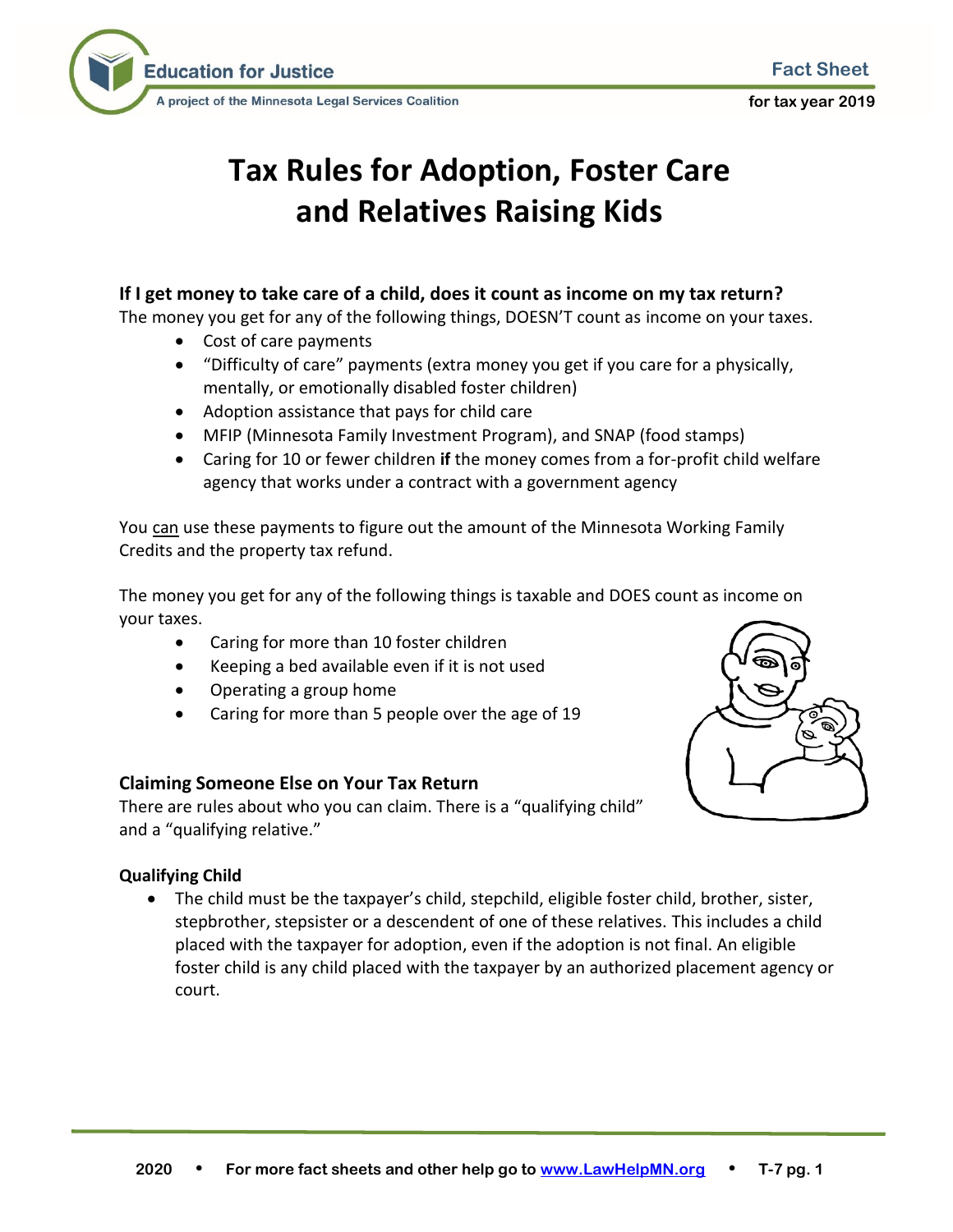- The child must live with the taxpayer for more than 6 months of the year in the US. Temporary absences for school, vacation, medical care, military service, or detention in a juvenile facility count as time lived at home. There is an exception for divorced or separated parents. The exception allows a parent who has not lived with the child for more than 6 months to claim them as a dependent and claim the child tax credit. But only one of the parents can claim the child. This exception does NOT apply to head of household filing status or the Earned Income Credit (EITC).
- The child must be younger than the taxpayer unless they are permanently and totally disabled. There are different age limits for the various credits:
	- − **Credit for Child and Dependent Care Expenses**  the child must be under age 13 when the care was provided or any age if the dependent is disabled and cannot take care of themselves.
	- − **Child Tax Credit** child must be under age 17 on December 31, 2019.
	- − **Head of Household filing status and Earned Income Tax Credit (EITC)** the child must be under age 19 or a full-time student under age 24 on December 31, 2019, or any age if permanently and totally disabled.
- The child cannot have provided over half of his or her own support during the year. Social Security benefits received for a child as the beneficiary of a deceased or disabled parent are included in the child's income. The support test does not apply when determining if the taxpayer has a qualifying child for the EITC.
- If the child can be claimed by a parent as a qualifying child, but neither parent claims the child NO ONE ELSE can claim the child unless their Adjusted Gross Income (AGI) is higher than the AGI of both parents. This situation can happen when extended family lives together.
- If a child is a qualifying child for more than one taxpayer, and they can't agree on who will claim the child, the parent who lived with the child longest that year should claim the credit. If the child lived with both parents for the same length of time, the parent with the higher income should claim the credit.

If the child:

- 1. did not live with any parent,
- 2. is a qualifying child of more than one taxpayer, and

3. the taxpayers can't agree who should claim the child, then the taxpayer with the highest income will get the credit.

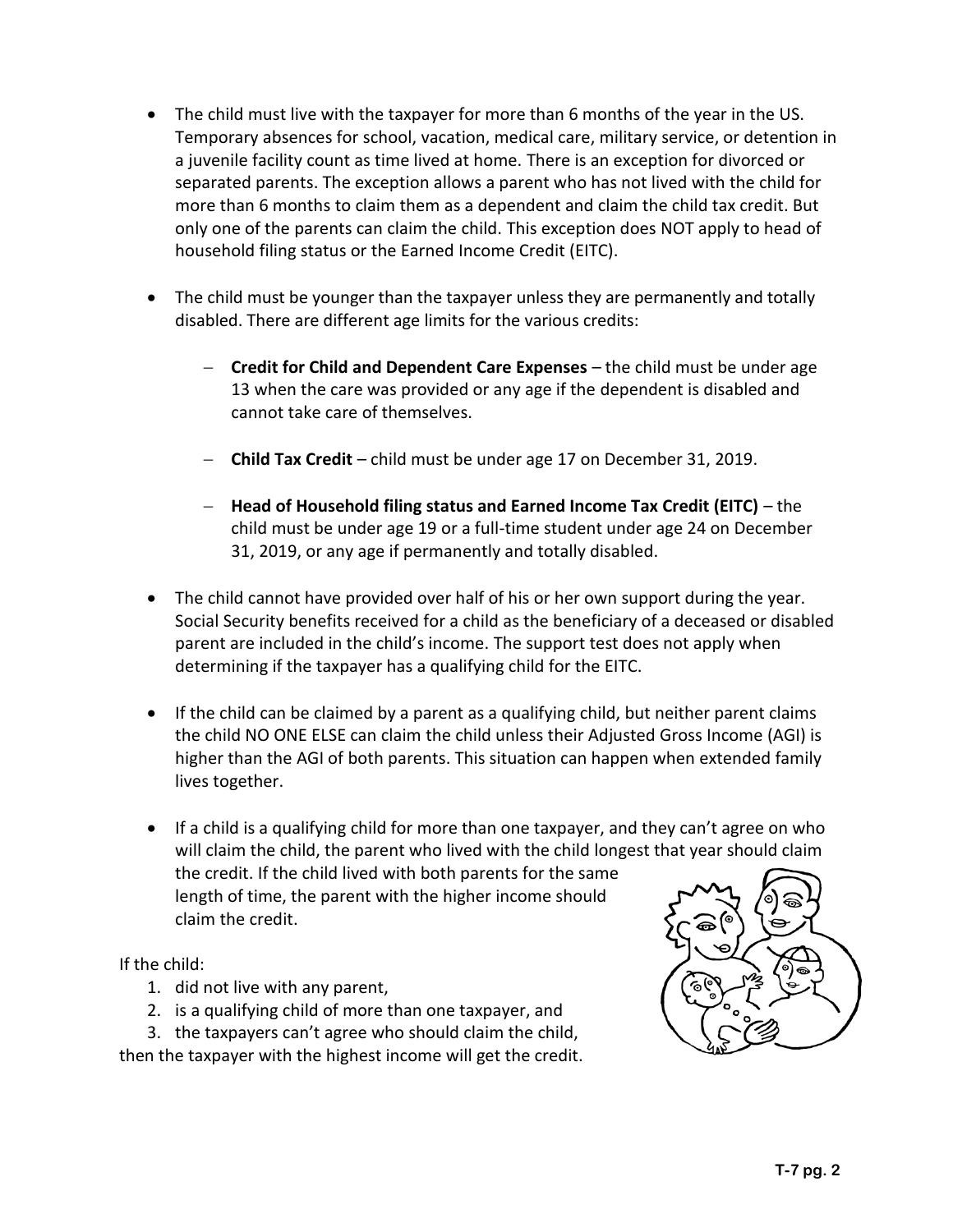#### **Qualifying Relative**

A qualifying relative is someone who is:

- a U.S. Citizen or lived in the United States, Canada or Mexico,
- **a member of your household for the whole year** (even if not related to you), or a family member who may or may not live with you like:
	- your child, grandchild, great grandchild, stepchild,
	- your brother, sister, half-brother, half-sister, stepbrother, stepsister,
	- your parent, grandparent, stepparent,
	- your aunt or uncle, niece or nephew,
	- your father-in-law, mother-in-law, son-in-law, daughter-in-law,
	- brother-in-law, or sister-in-law.

The child or person usually **can't** be your dependent if:

- They are married and file joint taxes with their spouse.
- They earn more than \$4,200 during 2019. **But**, if the person is your child under age 19 or a student under 24, they can still be your dependent and earn more than \$4,200.

The rules above are for federal taxes. Minnesota uses rules like these for state income and property taxes. Ask the person who does your taxes.

IRS Publications 17 and 501 have worksheets to help figure out if you meet the support test. You can call the IRS at 1-800-TAX-1040 or go to their website at [www.irs.gov](http://www.irs.gov/) to get these.

Foster parents who claim a "charitable deduction" for certain costs (see below) can't use those same costs to meet the support test.

If you meet the rules to claim the child as a dependent, the child is under age 17, and you earned at least \$2,500 in income, you may be able to get the **Child Tax Credit**, which is worth up to \$2,000 per child. Up to \$1,400 of that \$2,000 is refundable for every eligible child. If you do not qualify for the Child Tax Credit, you may qualify for the **Credit for Other Dependents**, which is worth \$500 per dependent.

## **Can my out of pocket costs for caring for the child be counted as a "charitable deduction"?**

If you paid for things to help care for and support a foster child, and you didn't get the money back from the government (reimbursement), you may be able to claim this money as a "charitable donation" and end up paying less tax. You need to fill out Schedule A, Itemized Deductions.

Any money you spent but DID get back from the government CAN'T be claimed as a "charitable deduction."



**Legal guardians can't claim** a charitable deduction for out of pocket costs for the care and support of the child.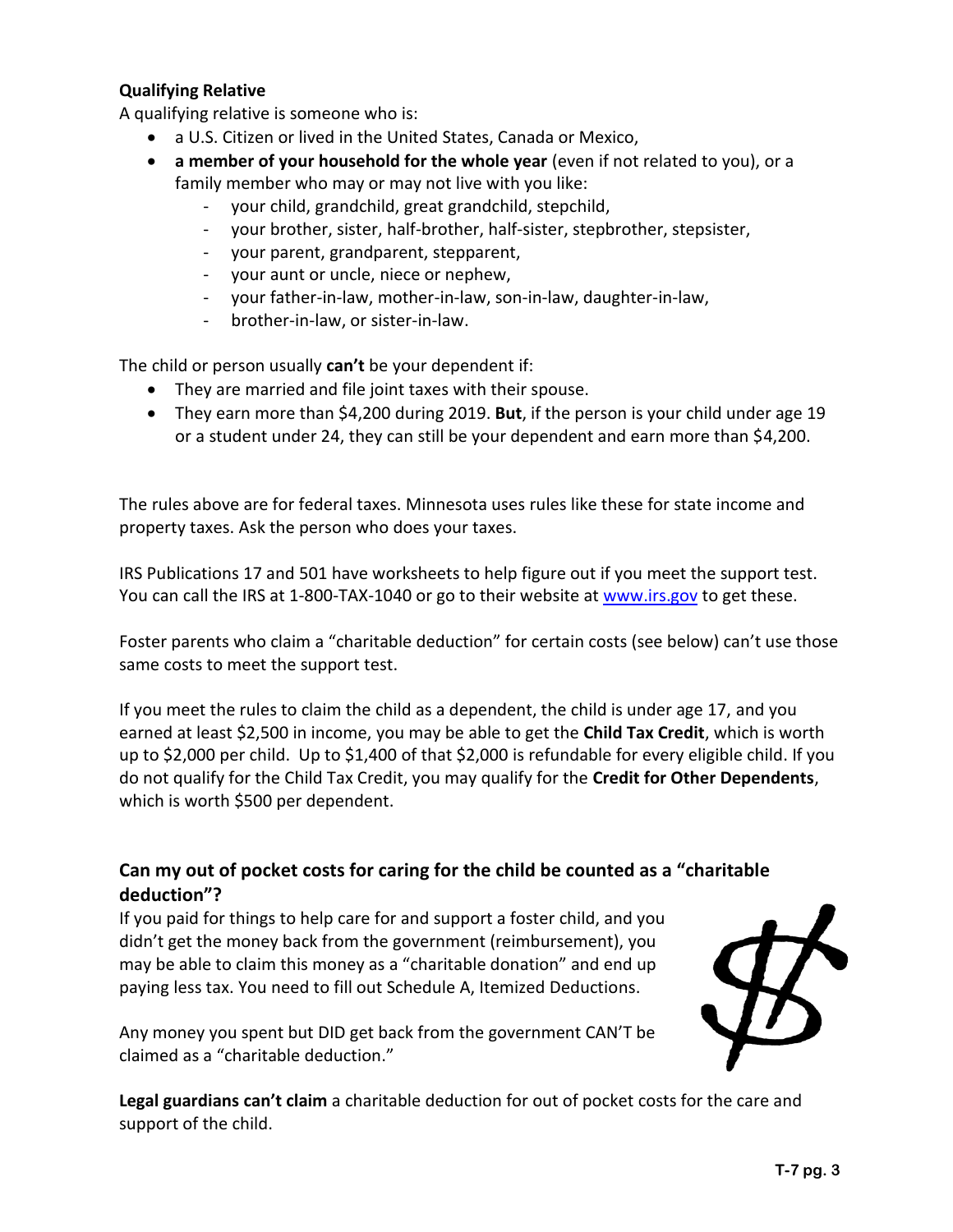# **Can I claim the child as a qualifying child for the Earned Income Tax Credit (EITC) and the Minnesota Working Family Tax Credit (WFTC)?**

Yes, if that child meets the definition of "qualifying child" on the first page of this fact sheet. A "qualifying relative" **cannot** be claimed for the EITC or WFTC.

# **Do Daycare Expenses Count as a Deduction?**

You may be able to get the Federal Child and Dependent Care Credit or the Minnesota Child and Dependent Care Credit if the child

- qualifies as your dependent,
- was under age 13 during the tax year, **AND**
- was cared for by someone else (that you paid) while you worked or looked for work.

If the child was age 13 or over, disabled and not capable of self-care, you may also be able to get these credits.

Many low-income families who can't claim the federal credit **do** qualify to claim the Minnesota credit.

## **What Is the Adoption Tax Credit?**

The Adoption Tax Credit is a credit for certain costs you had during the adoption of a child. The maximum credit is \$13,570 per child. Costs that count for the credit are things like

- adoption fees
- court costs
- attorney fees
- medical expenses
- travel expenses

The child must be under age 18 or mentally or physically disabled. If you adopt a special needs child, you may be able to get the full credit even if you have not spent that amount. To get



the credit, the special needs child must be a U.S. citizen and a state child welfare agency must have decided that adoption assistance is necessary for you to complete the adoption.

## **Can I claim a credit for education expenses?**

If you can claim the child as a dependent, and the child is enrolled in a post-secondary institution (like college), you may be able to claim a tax credit or deduction based on tuition paid. To get more information on the federal education tax credits and deduction, see IRS publication 970. Call 1-800-TAX-1040, or got t[o www.irs.gov.](http://www.irs.gov/)

If the child is a qualifying child for the EITC, and is in Kindergarten through  $12<sup>th</sup>$  grade, you may be able to get a Minnesota tax credit or a subtraction for education expenses. You can get the **credit** even if you don't have earned income. You can get the **credit** and up to 75% of eligible costs back if your household income is below \$37,500 with 1 or 2 qualifying children.